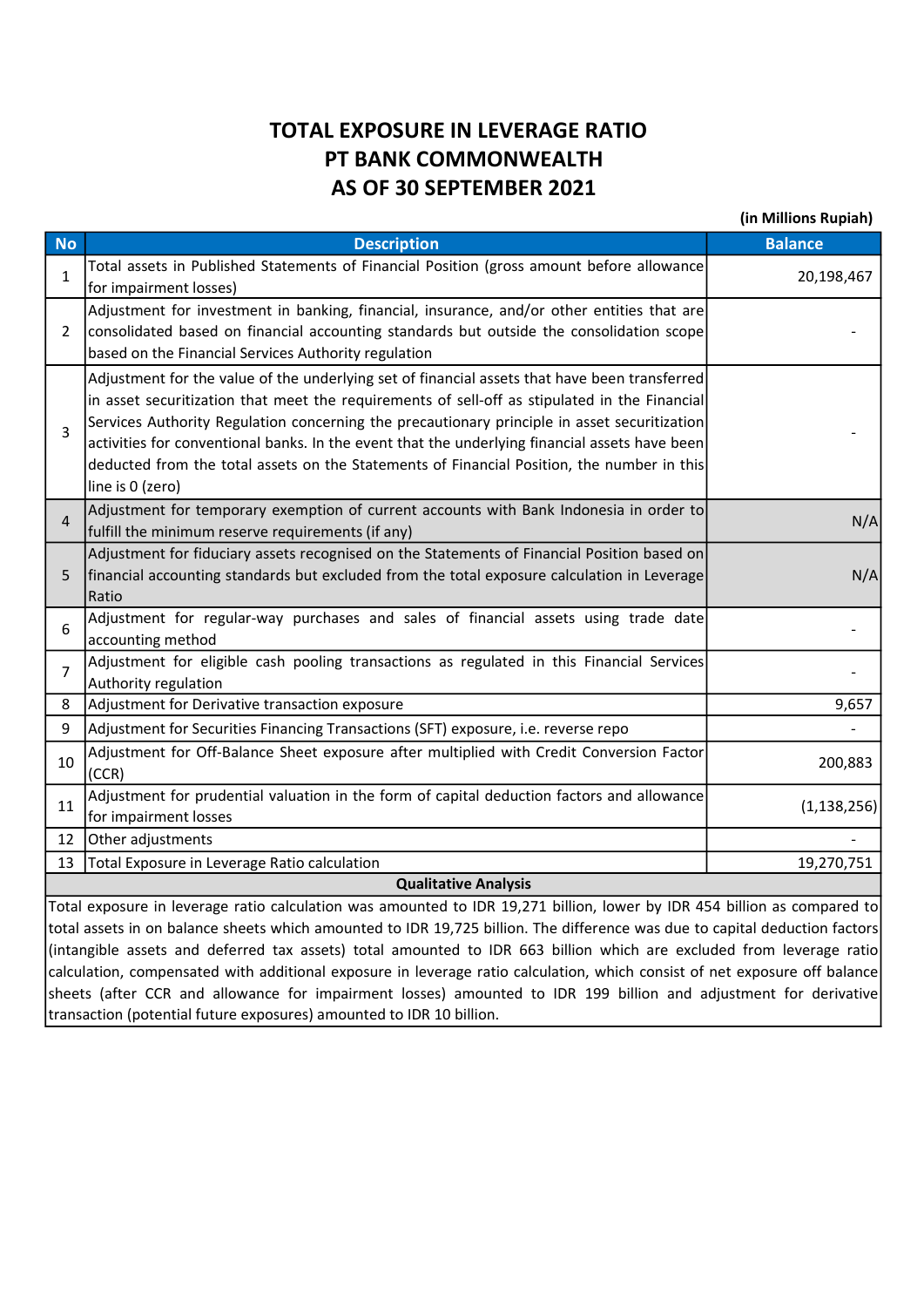## LEVERAGE RATIO CALCULATION PT BANK COMMONWEALTH AS OF 30 SEPTEMBER 2021

(in Millions Rupiah)

|                |                                                                                 | <b>Period</b> |             |  |
|----------------|---------------------------------------------------------------------------------|---------------|-------------|--|
| <b>No</b>      | <b>Description</b>                                                              | 30-Sep-21     | 30-Jun-21   |  |
|                | <b>Asset Exposures in Statements of Financial Position</b>                      |               |             |  |
| 1              | Asset exposures in Statements of Financial Position including collateral        |               |             |  |
|                | assets, but excluding derivative transactions and SFT exposures (gross          | 19,913,255    | 19,636,143  |  |
|                | amount before allowance for impairment losses)                                  |               |             |  |
| $\overline{2}$ | Gross-up for derivatives collateral provided to the counterparties which        |               |             |  |
|                | result in decreased total assets exposure in balance sheet due to the           |               |             |  |
|                | financial accounting standard implementation                                    |               |             |  |
| 3              | (Deduction of receivable assets for cash variation margin provided in           |               |             |  |
|                | derivative transactions)                                                        |               |             |  |
| 4              | (Adjustment for carrying amount securities received under SFT exposure          |               |             |  |
|                | that are recognised as an asset)                                                |               |             |  |
| 5              | (Allowance for impairment losses on assets based on financial accounting        | (473,802)     | (410, 810)  |  |
|                | standard)                                                                       |               |             |  |
|                | (Asset that are taken into account as Tier I capital deduction factor referred  |               |             |  |
| 6              | to the Financial Services Authority regulation concerning minimum capital       | (662, 856)    | (633,001)   |  |
|                | requirement for conventional banks)                                             |               |             |  |
| $\overline{7}$ | Total Asset Exposures in Statements of Financial Position                       | 18,776,597    | 18,592,332  |  |
|                | <b>Derivative Transaction Exposures</b>                                         |               |             |  |
|                | Replacement cost associated with all derivative transactions, both in the       |               |             |  |
| 8              | case of eligible cash variation margin or netting-off agreement that meet       | 62            | 27          |  |
|                | certain requirements                                                            |               |             |  |
| 9              | Add-on amounts for PFE associated with all derivative transactions              | 9,639         | 10,125      |  |
| 10             | (Exemption on derivative transactions exposure that are settled through<br>CCP) | N/A           | N/A         |  |
| 11             | Adjustment for effective notional amount from credit derivatives                |               |             |  |
|                | (Adjustment for effective notional amount offsets and add-on deductions         |               |             |  |
| 12             | for credit derivatives sales transactions)                                      |               |             |  |
| 13             | <b>Total Derivative Transaction Exposures</b>                                   | 9,701         | 10,152      |  |
|                | <b>Securities Financing Transaction (SFT) Exposures</b>                         |               |             |  |
| 14             | Gross carrying amount of SFT assets                                             | 285,168       | 1,151,182   |  |
| 15             | (Netted amounts of cash payables and cash receivables)                          |               |             |  |
|                | Counterparties credit risk for SFT assets referred to current exposure          |               |             |  |
| 16             | calculation as regulated in the attachment of this Financial Services           |               | 2,391       |  |
|                | Authority regulation                                                            |               |             |  |
| 17             | Agent transaction exposures                                                     |               |             |  |
| 18             | <b>Total SFT Exposures</b>                                                      | 285,168       | 1,153,573   |  |
|                | <b>Off Balance Sheets Exposures</b>                                             |               |             |  |
| 19             | Outstanding all commitment and contingency liabilities at gross amount,         |               |             |  |
|                | before allowance for impairment losses                                          | 1,959,641     | 1,997,534   |  |
| 20             | (Adjustment for credit conversion factors)                                      | (1,758,758)   | (1,792,449) |  |
| 21             | (Allowance for impairment loss on Off Balance Sheets in accordance with         | (1, 598)      | (1,582)     |  |
|                | financial accounting standard)                                                  |               |             |  |